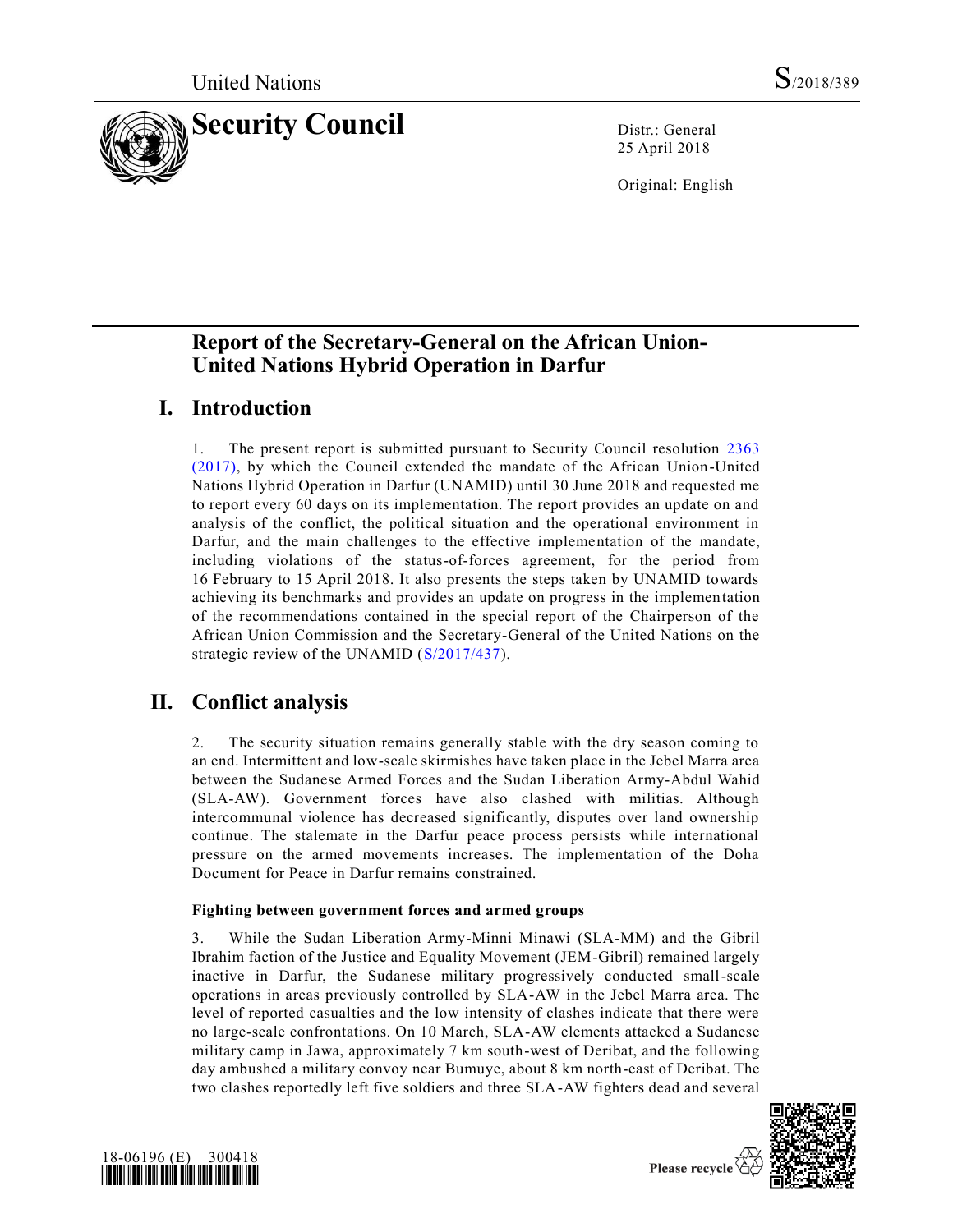civilians injured. In response, the Sudanese military deployed between 17 and 19 March in a search operation in the Layba, Feina and Funguli areas in East Jebel Marra, where they were attacked by SLA-AW on 21 and 22 March. Reports on the number of casualties conflict but the Sudanese military repelled the attacks and captured one SLA-AW commander. Three civilians were killed. On 26 March, intermittent exchanges of fire between the Sudanese military, supported by the Border Guards, and SLA-AW reportedly continued in Gubbo, Gur Lambung and Gulobei, south-east of Jebel Marra. As a result, some displaced persons moved to Kidingir. On 28 March, clashes also took place in Sabun and Khormaley, east of Jebel Marra. The number of casualties is unknown and an unspecified number of local residents fled to the mountains seeking safety. Clashes also took place in Katur, East Jebel Marra, on 1 April, resulting in one person killed, one injured and 73 houses burned down. There are also reports of militias carrying out attacks on 4 April in the Feina area, where some 16 villages were destroyed and civilians killed. The arrival of the Rapid Support Forces (RSF) on the same day put a stop to the attacks.

4. Following an incident on 12 March, in which SLA-AW rustled camels from Nawaiba nomads, the latter exchanged fire with the armed group and the following day burned down the village of Durgo, from where the population reportedly fled to Boori, Dar al-Salam and Golo. Three civilians were reportedly killed in those incidents and two Nawaiba tribesmen were also reportedly killed by SLA-AW cadres in the village on 17 March.

5. Government forces strengthened their control over other areas in Darfur. On 1 March, RSF captured the commander of Sudan Liberation Army-Historical Leadership (SLA-Historical Leadership), Suleiman Marjane, along with two other fighters in a vehicle with four assault rifles, near the Jebel Isa area in North Darfur. In the same area, on 20 March, RSF personnel captured suspected JEM-Gibril elements coming from Libya. Furthermore, on 19 March, the President of the Sudan, Omar Hassan al-Bashir, extended the unilateral ceasefire announced by the Government in all areas of operations until 30 June 2018.

#### **Militias**

6. Tensions persist in the area around Kabkabiyah, North Darfur, following the stand-off between RSF and Northern Rizeigat militiamen, who joined forces with Musa Hilal in November 2017. On 27 February, RSF elements clashed with militiamen in Misteriya, 30 km south-west of the UNAMID team site in Kabkabiyah. One woman was killed and ten civilians were injured in the shooting incident as they attempted to protect a local leader. RSF informed UNAMID that the incident took place while it was implementing a weapons collection campaign.

#### **Intercommunal conflicts**

7. The number of intercommunal clashes decreased significantly during the reporting period, with two clashes reported. On 12 February, Zaghawa herders from Chad clashed with Misseriya nomads over cattle rustling in the village of Milaibiday, 20 km north-east of Masteri, West Darfur. The incident resulted in nine fatalities among the Sudanese nomads. On 8 April, the Awlad Zaid and Zaghawa communities clashed over a cattle theft incident in the Kirkir area, 85 km north-west of El Geneina, resulting in one fatality on each side. On both occasions, the government of West Darfur intervened through the deployment of the Sudan-Chad Joint Forces to create a buffer between the two groups. Intercommunal violence has decreased mainly owing to interventions by the Government, the native administration, UNAMID and the United Nations country team. Local communities consider that the weapons collection campaign has contributed considerably to the mitigation of intercommunal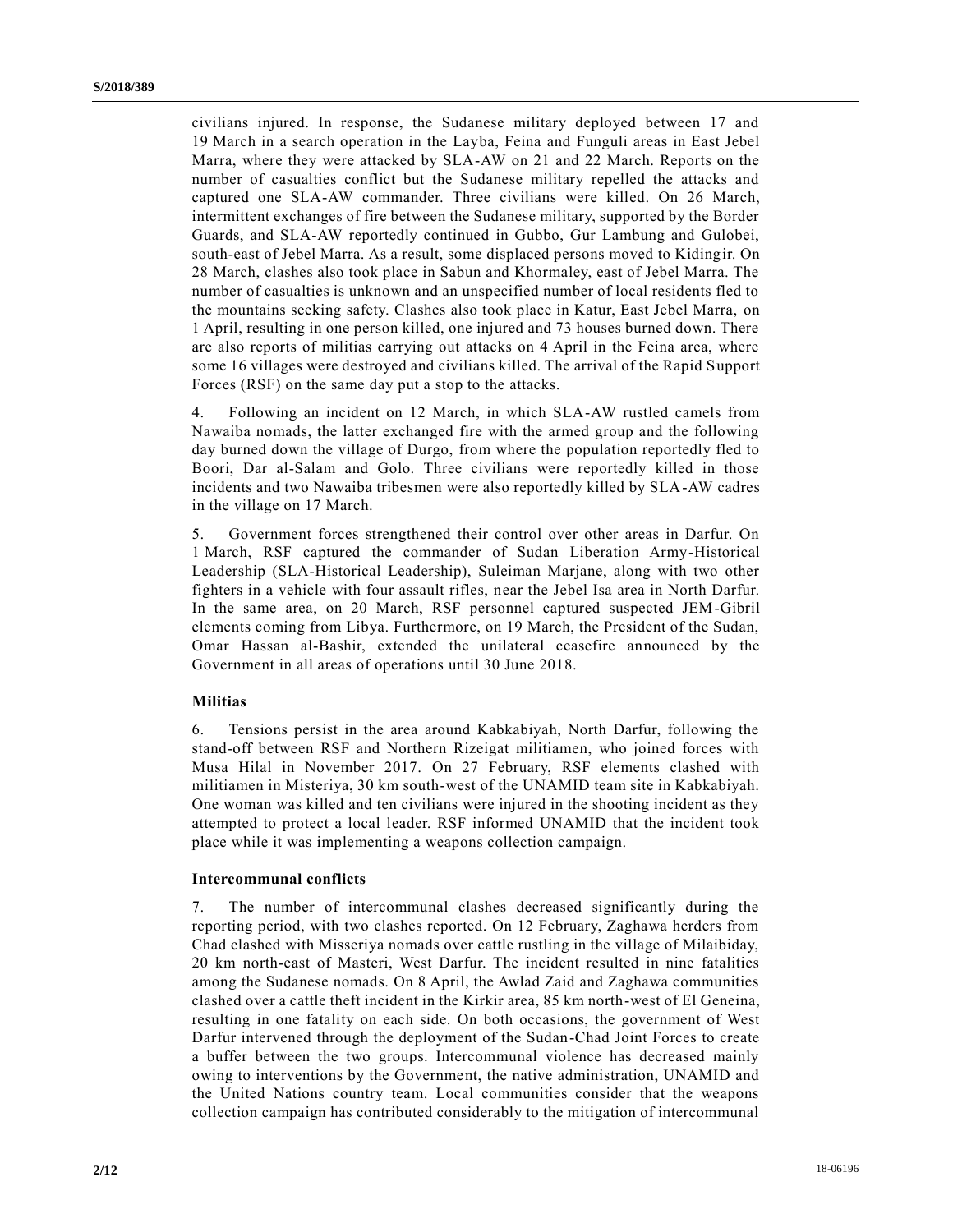violence, although concerns remain that the nomadic groups have not been equally disarmed.

#### **Violence against civilians and human rights violations**

8. The overall human rights situation remained precarious but the number of cases of human rights violations and abuses decreased compared with the previous reporting period. UNAMID documented 77 new cases involving 203 victims, including 22 children, compared with 84 cases involving 192 victims. Violations of the right to life accounted for 15 cases involving 32 victims, and violations of the right to physical integrity accounted for 34 cases involving 70 victims. There were 21 cases of sexual and gender-based violence, including conflict-related sexual violence, in the form of rape and attempted rape, involving 27 victims, including 21 children (with one male minor), and 5 cases of arbitrary arrest and illegal detention involving 72 victims. There was also one case of abduction and another of disappearance, each involving one victim.

9. UNAMID confirmed 51 cases of human rights violations and abuses involving 148 victims but could not verify the remaining 26 cases, involving 55 victims, owing to such factors as lack of access to former UNAMID team sites. Twenty-seven of the reported cases, involving 120 victims, were reportedly perpetrated by government security forces and auxiliary groups, including RSF and the Border Guards. Thirteen cases involving 13 victims were reportedly perpetrated by unknown and unidentified civilians and the remaining 37 cases, with 70 victims, were allegedly perpetrated by unidentified armed men. Investigations were reportedly initiated in only 40 documented cases and resulted in seven arrests, highlighting concerns about the inefficiency of law enforcement and prosecutorial services in some areas.

10. Internally displaced persons were targeted in 88 crime -related incidents, which led to seven fatalities. Other civilians were affected by 144 crime-related incidents resulting in 46 fatalities, including cases of murder (21), armed robbery (16), attempted robbery (2), assault and harassment (42), burglary and break-in (8), abduction (4), arson (4), shooting (25), attack or ambush (1), threat of violence (2), livestock theft (18) and other (1). In the previous reporting period, internally displaced persons and other civilians were affected by 68 and 92 crime -related incidents respectively, resulting in the deaths of 5 internally displaced persons and 17 other civilians.

### **III. Political situation**

11. During the reporting period, President Al-Bashir effected changes in the leadership of key security institutions. On 11 February, he reappointed Salah Abdallah Mohamed Saleh as Director General of the National Intelligence and Security Services, replacing Mohammed Atta Al Moula, who had served in the position since 2009. On 27 February, the President appointed Lieutenant General Kamal Abdelmarouf as Commander of the Sudanese Armed Forces and announced other promotions and appointments in the military.

12. On 2 April, the President announced in the National Assembly the Government's intention to launch an inclusive consultation for the drafting and finalization of a permanent constitution. He called upon all political stakeholders, including civil society and armed movements, to participate in the consultations, which he described as the second phase of the national dialogue. He stated that the draft constitution would be submitted to a popular referendum. On 10 April, he issued a decree releasing all political detainees in the country.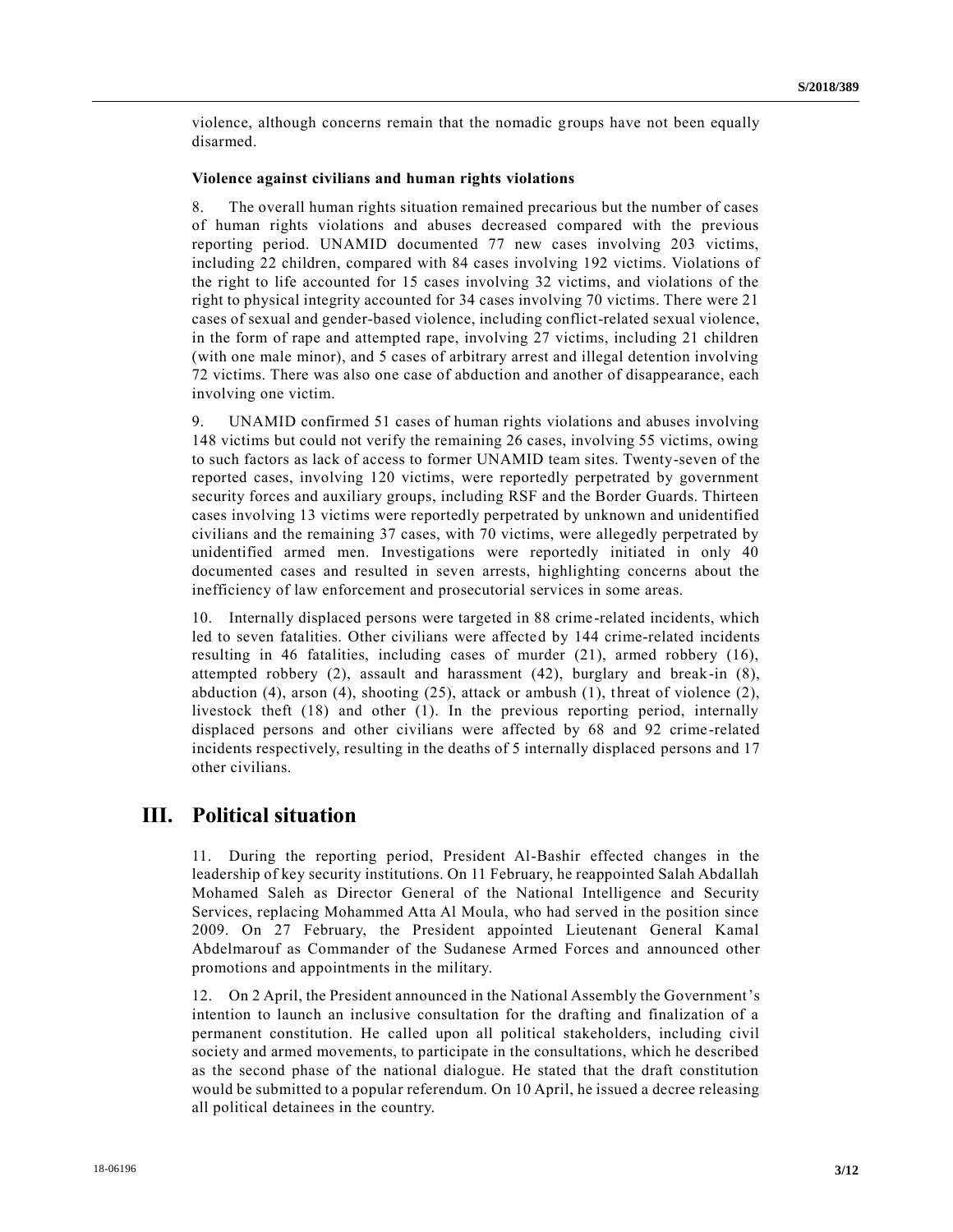13. Against a backdrop of economic hardship, demonstrations against austerity measures continued during the reporting period, mostly in Khartoum, resulting in further arrests of protestors, including opposition activists. Subsequently, concerns were raised over arbitrary arrests and the detention of protestors in degrading conditions, including the denial of access to legal representation and family members for detainees. On 18 February, the President ordered the release of political detainees arrested during the protests against the 2018 national budget and subsequent inflation; 80 of an estimated 411 detainees were freed. More arrests of political activists, including senior leaders of the Sudanese Communist Party, were reported.

14. As the austerity measures continued to have an adverse impact on the socioeconomic environment, with inflation surging at more than 50 per cent and the Sudanese pound weakened against the United States dollar, the Government intensified efforts to find a more effective solution to the crisis. In March, the United Arab Emirates injected \$1.4 billion into the country's central bank to address the foreign exchange crisis.

15. From 13 to 17 March, the opposition Sudan Call, including the Darfur armed movements, met in Paris to adopt a joint position on the review of the African Union High-level Implementation Panel roadmap. It renewed its rejection of the government-led national dialogue process and its outcome. Sudan Call appointed the leader of the National Umma Party, Sadiq al-Mahdi, as Chair of the Leadership Council. On 20 March, the Sudan Liberation Army-Transitional Council (SLA-TC) criticized the meeting as an explicit move to abandon armed resistance. Two days later, the President threatened legal action against any political party that formed an alliance with the armed movements.

16. At the regional level, the Sudan continues to play a constructive role. On 11 March, the Minister for Foreign Affairs of Qatar, Mohammed bin Abdulrahman Al-Thani, visited the Sudan for meetings with the President and the Minister for Foreign Affairs, Ibrahim Ahmed Abd al-Aziz Ghandour. They agreed to establish a joint political consultation committee, which would convene biannually to review the status of their cooperation and other issues of mutual interest. They also discussed the implementation of the Doha Document and the Darfur peace process. The Sudan continues to maintain a position of neutrality with regard to the rift between the members of the Gulf Cooperation Council. On 19 March, the President met the President of Egypt, Abdel Fattah Al Sisi, in Cairo with a view to improving diplomatic relations and security cooperation between the two countries.

### **IV. Humanitarian situation**

17. Humanitarian access continues to improve in Darfur. In the northern Jebel Marra area in Central Darfur, humanitarian actors were able to gain access to villages around Rockero to conduct an inter-agency assessment from 14 to 21 February. Despite those improvements, the Government continued to deny the humanitarian community access to locations in other parts of Jebel Marra, such as Boldong and Kutrum in Central Darfur and Suni, Jawa, Feina, Gurlang Bang, Tarantawra, Sabun El Fagor and Kara in South Darfur.

18. Returns continued during the reporting period, with approximately 2,000 people returning to Yasin, East Darfur, from camps for internally displaced persons in Salam, Kalma, Otash and Sereif, South Darfur, in February. Clashes between the Sudanese military and SLA-AW in East Jebel Marra on 10 and 11 March reportedly led to the displacement of some people from Feina, who gathered in the Goroland, Bani, Korenga, Tima and Golo areas. As a result of the fighting, some humanitarian activities, in particular relating to the delivery of water, hygiene and sanitatio n, and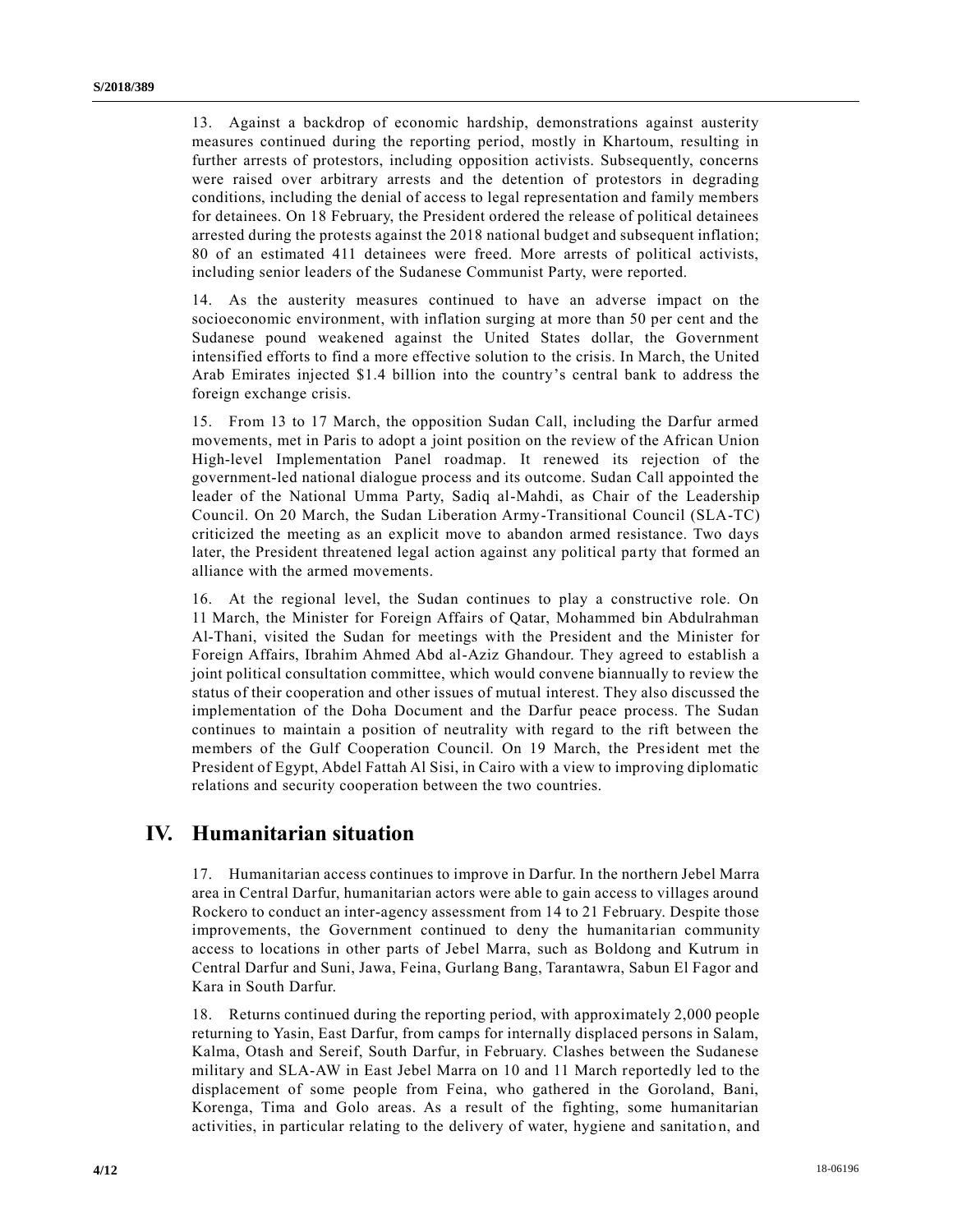food security and livelihood packages, have been suspended temporarily in Deribat, Kidingir, Jawa, Belle Sereif and Layba.

19. Food insecurity continues to be a major source of concern, in particular in North Darfur. The situation has been compounded by poor rainfall in 2017, which resulted in shortages of pasture and water for livestock and a poor harvest. Based on the latest Famine Early Warning System Network outlook, parts of North Darfur, as well as internally displaced person camps in Jebel Marra, are likely to face a situation of crisis (Integrated Food Security Phase Classification level 3) until September. During the peak of the lean season (June–September), internally displaced persons in Jebel Marra could face a situation of emergency (level 4) food insecurity. The situation is further compounded by the austerity measures recently imposed by the Government, which have resulted in significant price increases (up to 47 per cent in January) for staple foods such as wheat and sorghum. In February, the retail price of sorghum rose by more than 15 per cent in seven states. The highest increases, of at 34, 25 and 16 per cent, respectively, were recorded in East, West and North Darfur. Recent assessments indicate that about 98 per cent of displaced households do not have sufficient income to afford the food that they need. The macroeconomic trend could result in more price rises and further reduce the ability of poor households to pay for food.

20. The acute watery diarrhoea outbreak that began in 2016 had subsided by January 2018. However, 461 new cases, including three deaths, were recorded in Central Darfur between 9 February and 26 March, mainly in areas of Jebel Marra under SLA-AW control. Humanitarian partners, in collaboration with the Government, continued their efforts to contain the disease through training of health-care staff, case management, vector control, water quality control, the distribution of medicine and medical supplies, and hygiene and health promotion. Because of the difficulty in gaining access to the affected areas, available data on the seriousness of the situation are limited. Nevertheless, efforts to reach communities continue.

### **V. Operating environment**

### **Attacks and threats of attack targeting African Union-United Nations Hybrid Operation in Darfur, United Nations and humanitarian personnel**

21. During the reporting period, 29 criminal incidents targeting United Nations and humanitarian personnel were reported, compared with 26 in the previous reporting period. On 24 February, an RSF member physically assaulted and injured a UNAMID national staff member inside the RSF base in Mellit, North Darfur. The staff member had been detained because he had waved at a speeding RSF driver to slow down while crossing the road. Upon release after about three hours in detention, the injured staff member was treated in hospital in Mellit and, later, at the UNAMID level II hospital in El Fasher.

#### **Access restrictions**

22. UNAMID recorded three clearance denials by military intelligence, resulting in the cancellation of six sorties. In a positive development, the Wali of Central Darfur approved regular flights from Zalingei to Golo. However, the Government continued to deny the mission's request for direct flights between team sites in different sectors and permission to use El Obeid airport for flight-planning purposes as an alternative airport for UNAMID aircraft. In relation to the recent fighting in East Jebel Marra, movement to Feina was restricted on three occasions, on 25 March, 3 April and 9 April. Access to Katur was denied on 4 April but later allowed on 9 April. There was also one case of restriction of movement in East Darfur on 22 February.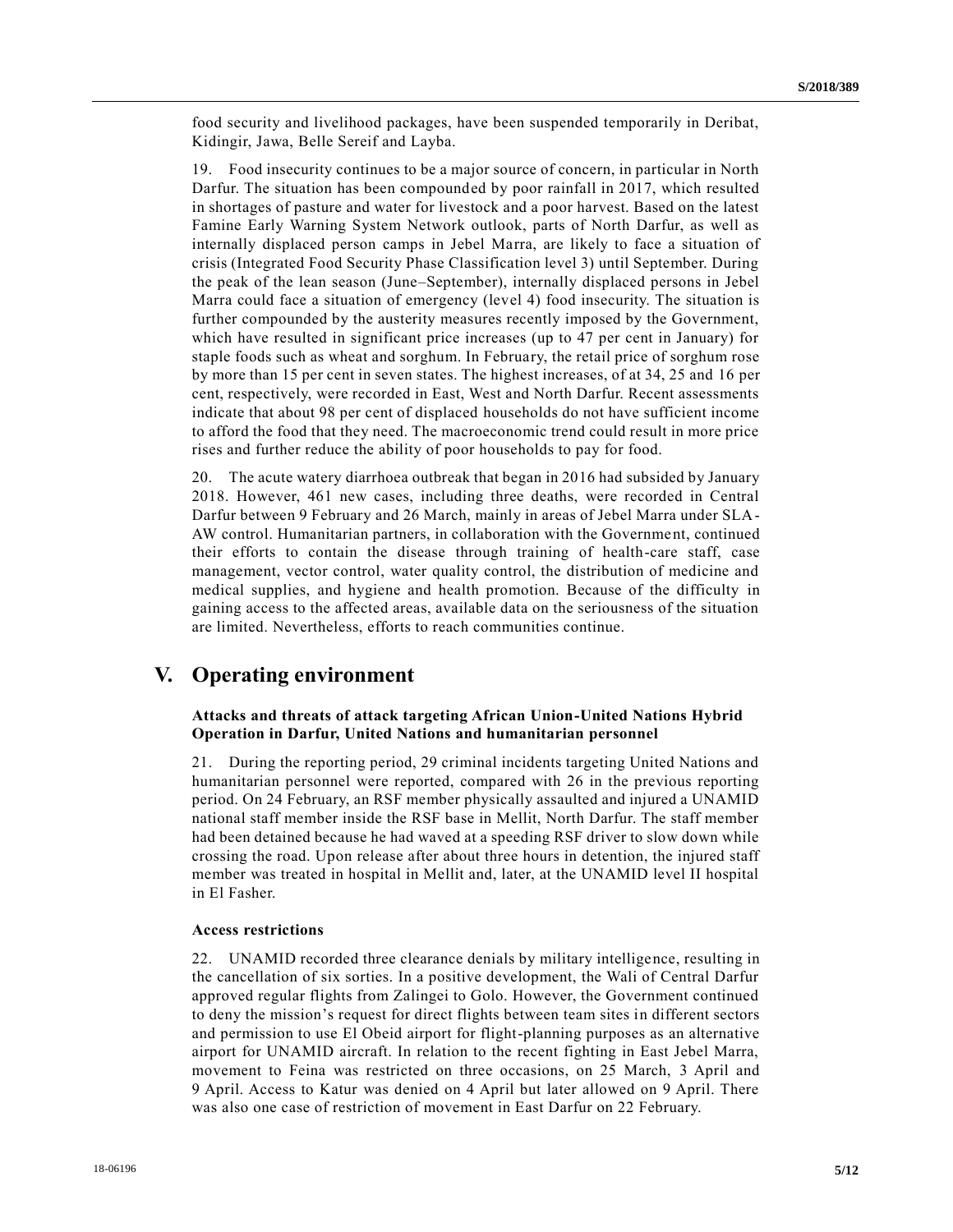#### **Visas and customs clearance**

23. The Government granted 431 visas for UNAMID staff, including 20 for military personnel, 49 for police personnel, 39 for official visitors, 42 for contractors, 5 for dependants and 4 for civilian staff members. A total of 431 visa requests are being processed, while 232 visa requests have been pending beyond the normal approval period of 15 days, some since April 2016. They include 113 for contractors, 24 for police, 14 for civilian staff, 46 for military personnel, 11 for United Nations Volunteers, 23 for official visitors and 1 for a consultant. For the Human Rights Section, 1 visa application remains pending, while 13 visa requests pending for more than a year have been withdrawn. Owing to reassignment and separation of staff, the vacancy rate for the Section increased to 46 per cent from 32 per cent in the previous reporting period, while the overall vacancy rate for the mission's international civilian staff decreased from 17 to 6 per cent, half of which is owing to pending visas.

24. The Government continues to release food ration containers from Port Sudan. Progress has been recorded in clearing other shipments but 35 shipments of contingent and United Nations-owned equipment are still pending, 1 since 2015. UNAMID continued to hold monthly technical-level meetings with government officials in an effort to address pending issues. The Government informed UNAMID in February that it would receive a communication detailing new procedures in place of the tax exemption certificate. However, the mission is yet to receive it.

25. From 7 to 10 April, my Under-Secretary-General for Peacekeeping Operations, Jean-Pierre Lacroix, and the African Union Commissioner for Peace and Security, Smail Chergui, conducted a joint visit to Sudan. On 8 April, they attended a meeting of the Tripartite Mechanism between representatives of the African Union, the United Nations and the Government in Khartoum to discuss operational and strategic issues relating to the implementation of the mission's mandate. Improvements in that regarded were noted and the Government reaffirmed its commitment to continuing cooperation with UNAMID on all issues referred to at the technical level. They also met the Minister for Foreign Affairs, Mr. Ghandour, and then travelled to El Fasher, Darfur, to meet UNAMID leadership and staff, the Wali of North Darfur State and community representatives.

## **VI. Progress towards the achievement of the strategic objectives of the mission**

#### **Protection of civilians**

26. Across Darfur, there was an overall decrease during the reporting period in the number of incidents relating to the protection of civilians, including the harassment of internally displaced persons and members of other vulnerable groups during livelihood activities and with regard to access to farmland. The freedom of movement of civilians has also improved, mainly as a result of the government-led weapons collection campaign. However, the persistence of cases of harassment and intimidation of internally displaced persons during their livelihood activities, such as the collection of firewood and grass, and the occupation of villages by armed groups and nomads continue to be sources of concern.

27. UNAMID integrated field protection teams conducted 84 missions in North (46), Central (1), South (5) and West (32) Darfur. In North Darfur, they visited locations in Umm Barru, Korma, Sortony and Tawilah, where, although the situation was found to be calm, internally displaced persons expressed concern about the activities of Sudan Liberation Army-Peace and Development (SLA-PD) elements and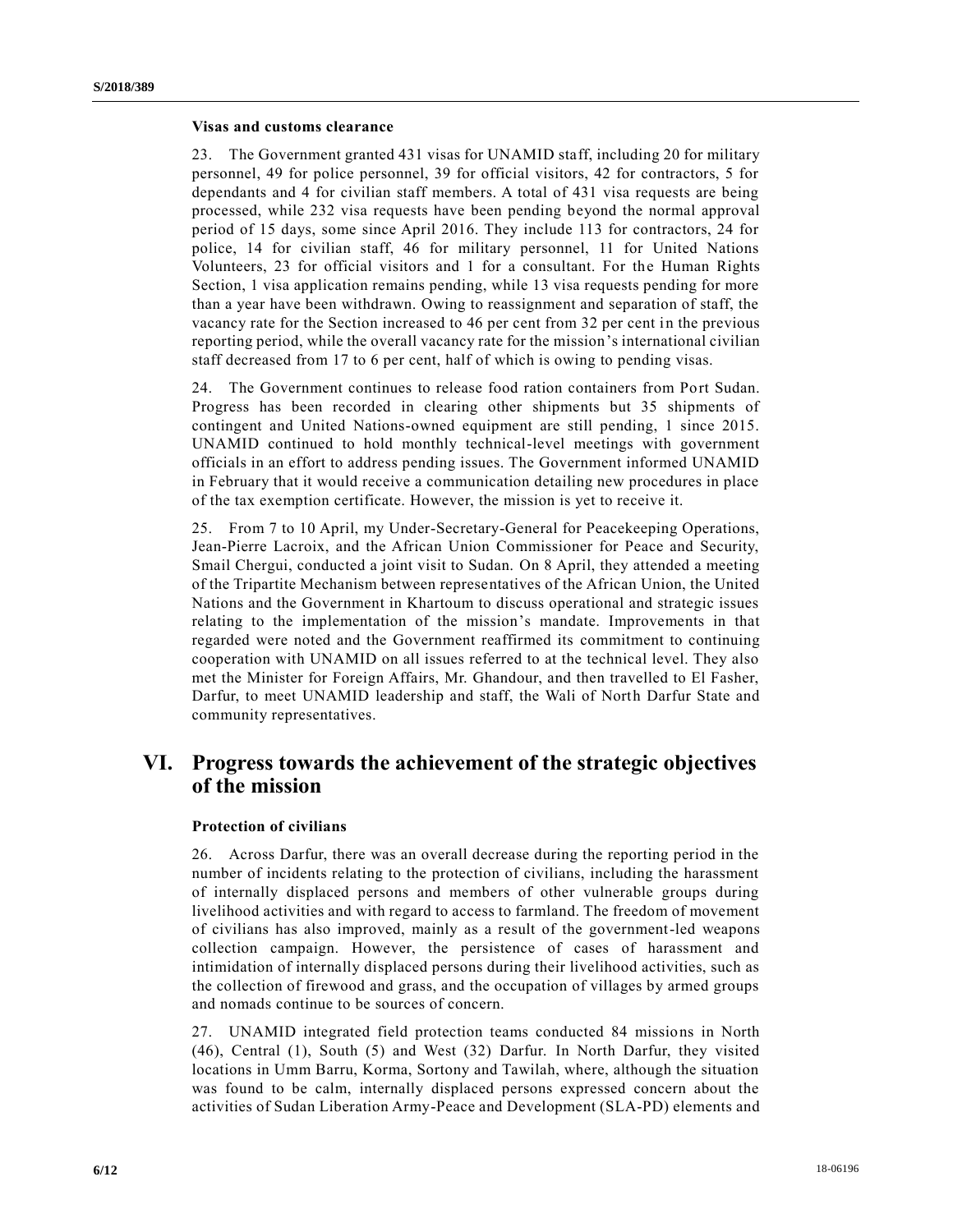nomads in the Sortony area. Two internally displaced Fur people from Sortony were killed in separate incidents in February, allegedly by nomads.

28. In Central, South and West Darfur, the teams were informed of similar protection challenges, mainly in the vicinity of internally displaced persons villages and camps. Local residents in South Darfur complained about the lack of basic services, including the slow response by the Sudanese police to protection incidents involving civilians. In Golo and Rockero, Central Darfur, the local population complained not only about the gaps in basics services but also about sexual and gender-based violence, the presence of a significant number of unaccompanied children, the danger posed by unexploded ordnance, the destruction of homes and crops, allegedly by nomads, and the absence of rule of law and justice institutions in most villages in Jebel Marra. In West Darfur, local communities reported issues relating to land occupation and the harassment and physical assault of women and girls engaged in livelihood activities.

29. The uniformed personnel of UNAMID provided 180 round-trip escorts for humanitarian partners in support of the delivery and monitoring of humanitarian assistance, inter-agency and verification assessments, the distribution and monitoring of food and non-food items and operational activities. In addition, UNAMID continued to provide daily escorts to humanitarian partners transporting water from Kube to Sortony in North Darfur as part of water, sanitation and hygiene initiatives. UNAMID also provided regular armed escorts for the transportation of humanitarian supplies between Sortony and Kabkabiyah in North Darfur. Under special arrangements with the World Food Programme (WFP), UNAMID escorted two WFP convoys of 31 trucks delivering 283 tons of food in North Darfur.

30. The UNAMID military component conducted 5,512 patrols, of which 2,173 were for the protection of civilians (1,406 short-range patrols, 135 long-range patrols and 632 night patrols) and 3,339 for the protection of UNAMID personnel and equipment (2,774 routine patrols, 460 logistics and administrative escorts and 105 humanitarian escorts). In total, 1,017 visits to villages and 934 visits to internally displaced persons camps were carried out. UNAMID police personnel conducted 2,544 patrols, including 958 confidence-building patrols to internally displaced persons camps, 213 firewood- and grass-collecting patrols, 136 market patrols, 697 village patrols, 434 town patrols, 46 area of return patrols and 60 commercial route patrols, to respond to the security needs of internally displaced persons, in particular women and children engaged in livelihood activities outside their camps. Those patrols contributed to the monitoring of security and provided a safe and protective environment in camps for internally displaced persons, including through the collection of information for the mission's early warning system. Furthermore, 289 security coordination meetings, with the participation of the Sudanese police, UNAMID police personnel, non-governmental organizations (NGOs), representatives of internally displaced persons and community leaders, were held in all five states of Darfur. At those meetings, communities were encouraged to support the implementation of community policing initiatives and enhanced safety and security in internally displaced persons camps.

31. During the reporting period, UNAMID formed police units provided 46 escorts for humanitarian agencies (WFP, the Office for the Coordination of Humanitarian Affairs, the Office of the United Nations High Commissioner for Refugees and the United Nations Children's Fund) to the Kalma, Dali, Argo and Otash internally displaced persons camps, Tawilah and Zalingei. The escorts enabled those teams to obtain first-hand information on the needs of internally displaced persons and facilitated the provision of humanitarian assistance to people in need.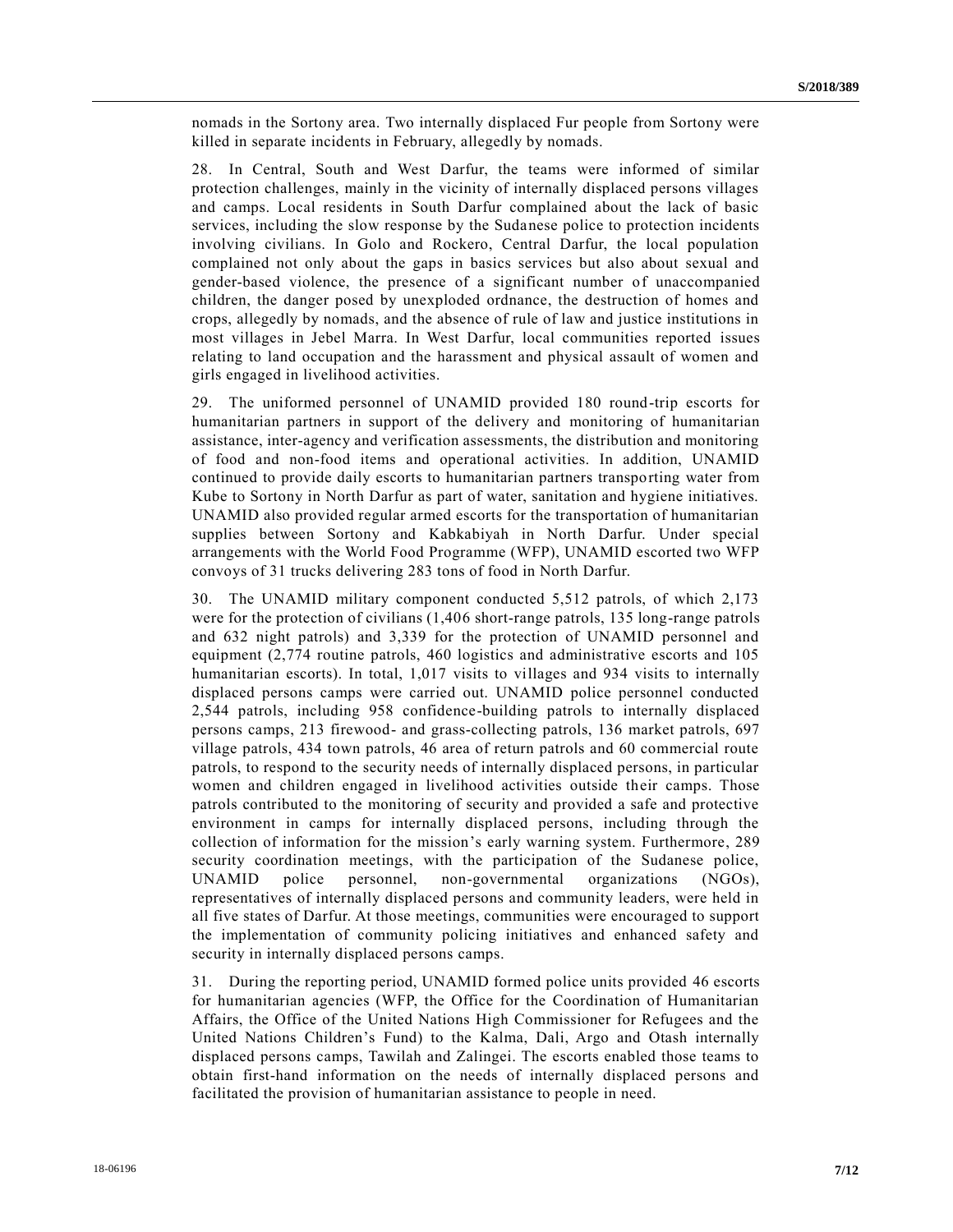32. Training courses on community policing, human rights and computer skills, involving 235 internally displaced persons and community police volunteers, were held across the five states of Darfur. The aim of the courses was to foster participants' awareness of the importance of reporting incidents relating to the protection of civilians to the Sudanese police. The mission is working on a policy framework on institutional capacity-building for the Sudanese police.

33. Explosive ordnance remained a threat in Darfur. In six reported incidents, three minors were killed and four other people, including a woman, were injured. The incidents occurred at a cattle market in El Fasher in North Darfur, Layba in East Jebel Marra, South Darfur, the Alsaayia area of Ed Daein in East Darfur, and Rockero and Fanga in Central Darfur. UNAMID mine action teams conducted explosive hazard assessment and disposal operations in eight villages in North and South Darfur, including at the site for the temporary operating base in Golo. As a result, 2,898 items of unexploded ordnance and 24,492 rounds of expired ammunition were destroyed. UNAMID conducted risk-awareness training that benefited 27,126 individuals: 6,908 men, 6,678 women, 5,661 boys and 7,879 girls. On 28 February, UNAMID and the National Mine Action Centre organized a public event in Kuraynik, West Darfur, which marked the successful completion of disposal operations in all areas in the locality known to have been contaminated with explosive remnants of war.

34. UNAMID continued to engage with state authorities to address gender-related protection issues, including through capacity-building for local institutions. Approximately 70 medical personnel benefited from training on the clinical management of rape conducted by the mission in Khartoum in February. A workshop on the prevention of sexual exploitation was also held for humanitarian personnel in Ed Daein, East Darfur, on 6 March. In a related development, on 4 March, the authorities in West Darfur initiated the process of formulating legislation on the protection of women. On 26 and 27 March, UNAMID facilitated a global open day on women and peace and security event marking Security Council resolution [1325](https://undocs.org/S/RES/1325(2000))  [\(2000\),](https://undocs.org/S/RES/1325(2000)) in which 100 women delegates from the five states of Darfur participated.

35. Pursuant to its mandate to provide advice and logistical support to strengthen the capacity of rural courts to address community disputes, including land disputes, the mission trained 120 rural court judges on civil and criminal legal proceedings and mediation techniques in North, East, Central and West Darfur during the reporting period. UNAMID, in collaboration with the Sudanese judiciary, published the handbook that it had developed in the previous reporting period on Sudanese law and dispute mediation techniques in Arabic and disseminated 50 copies each to 120 rural court officials in four states of Darfur. Members of the mission also met representatives of the Sudanese prison authorities in West and East Darfur and in Khartoum to discuss the need to address prison conditions. On 27 and 28 February, the mission organized a training programme for 20 journalists in Ed Daein, East Darfur, as part of its continued efforts to build the capacity of local media to contribute to peace in the region.

36. During the reporting period, UNAMID trained 855 personnel (52 women and 803 men), comprising 224 civilian police, 625 military personnel and 6 civilian, on Security Council resolutions on children and armed conflict, national and international instruments for protecting children, the impact of armed conflict on children and the prohibition of sexual exploitation and abuse against children in peacekeeping operations. UNAMID also provided 1,190 people (818 women and 372 men), comprising 20 Sudanese police officers, 25 Sudanese military personnel, 12 staff members from NGOs, 18 media workers and 1,115 internally displaced persons, with training aimed at enhancing local ownership of the protection agenda for children affected by armed conflict. A total of 645 pocket cards were distributed and messages on stickers translated into 12 languages underlining the policy of zero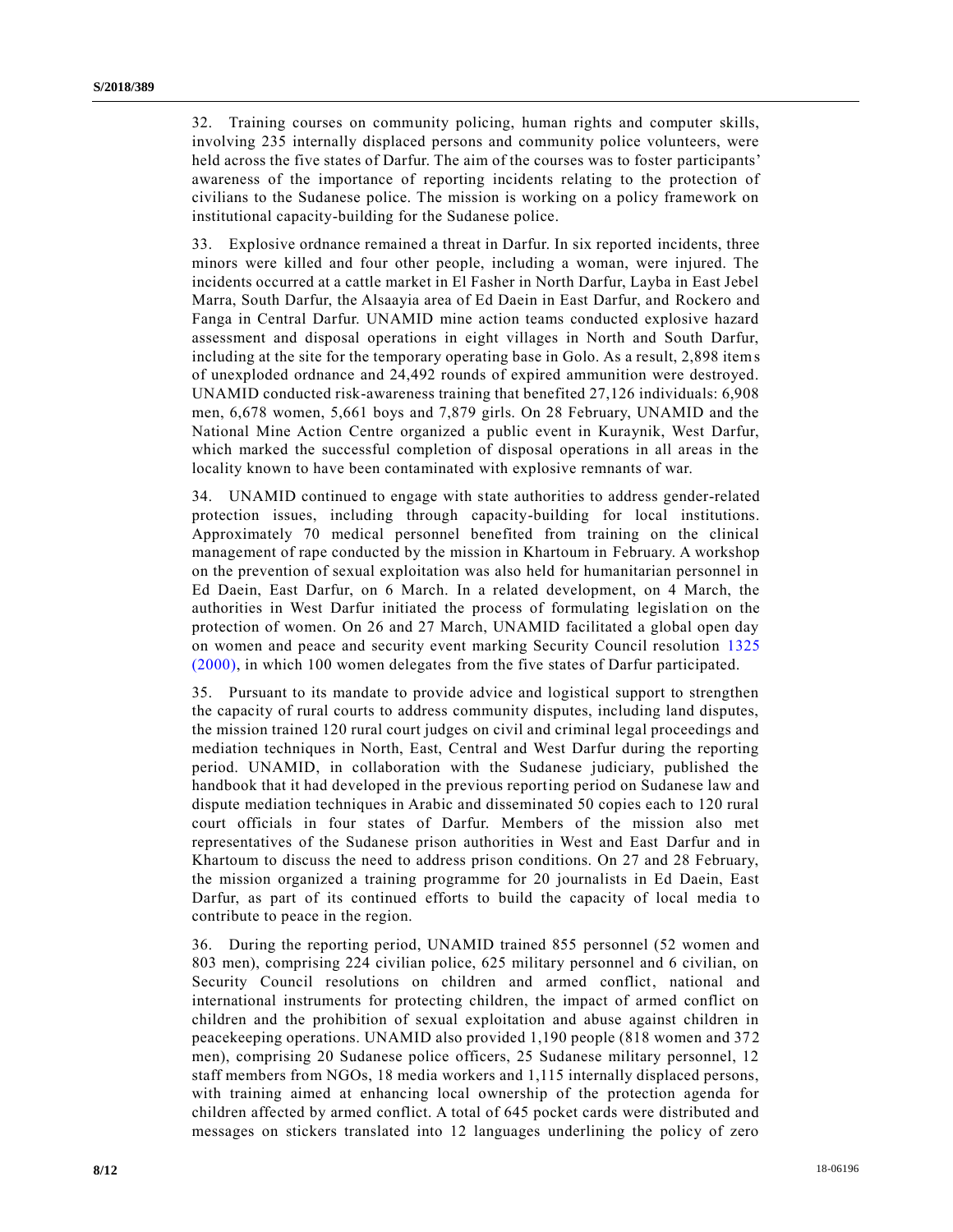tolerance of sexual relations with minors. The mission also established four child protection committees in internally displaced persons camps and host communities in North, West and South Darfur, which are expected to play a pivotal role in supporting and facilitating the sharing of information on allegations of violations against children. Furthermore, UNAMID rolled out a campaign entitled "No child soldiers protect Darfur", aimed at ending and preventing the recruitment and use of child soldiers by armed forces and militias.

37. During the reporting period, UNAMID, in collaboration with the Sudan Disarmament, Demobilization and Reintegration Commission and the United Nations country team, supported the demobilization of 793 former combatants, including 268 women, in Nyala. In addition, the mission, in collaboration with the Darfur Ceasefire Commission, verified 800 ex-combatants belonging to Justice and Equality Movement-Peace Wing, Sudan Liberation Army-Peace Wing and Sudan Liberation Army-Mother Wing (SLA-Mother Wing).

### **Support for the Darfur peace process and the implementation of the Doha Document**

38. The stalemate in the Darfur peace process continued with very little movement by the parties from their entrenched positions. On 20 February, the Peace and Security Council of the African Union issued a communiqué (PSC/PR/COMM.(DCCLIV)) in which it urged the non-signatory Darfur armed movements to engage immediately for peace and reconciliation in Darfur on the basis of the Doha Document and expressing concern that the search for peace in Darfur was "unnecessarily prolonged". The Council called for an update on progress made on peace efforts within the following three months and requested the African Union Commission, pending the outcome of the engagement, by May 2018, to prepare possible measures including, for the first time, sanctions on all those who continued to obstruct efforts towards lasting peace and security in Darfur.

39. The African Union-United Nations Joint Special Representative for Darfur, supporting the Co-Chair of the African Union High-level Implementation Panel, the former President of South Africa, Thabo Mvuyelwa Mbeki, has maintained contact with the Government and the non-signatory movements. The most recent contact with two of the armed movements, SLA-MM and JEM-Gibril, was at a technical-level meeting on 1 March in Addis Ababa, where the movements reaffirmed their commitment to a negotiated settlement. On 11 March, the Joint Special Representative also met the representatives of the Government and pled for flexibility in the negotiations expected over the next three months. On 2 March, JEM-Gibril accused the Government of frustrating the peace process and the Peace and Security Council of siding with one of the parties to the conflict.

40. On 12 February in Nyala, UNAMID officials met representatives of seven signatory movements to Doha Document: SLA-Historical Leadership, the Justice and Equality Movement-Peace Wing, the National Liberation and Justice Party, the Sudan Liberation Army-Free Will, the Justice and Equality Movement-Dabajo, the Sudan Liberation Army-Mustafa Terab and SLA-Mother Wing. They expressed their concern about delays in the implementation of the Doha Document, in particular the security arrangements.

41. On 25 March, UNAMID, the East Darfur judiciary and Ed Daein University facilitated the first of nine workshops on the policy on the right to land restitution adopted by the legislative council of East Darfur in June 2017 for implementation during 2018. The workshops are directed at raising the awareness of the key stakeholders, in particular returnees and internally displaced persons, of the state's land policy and the specific provisions in support of voluntary returns. There were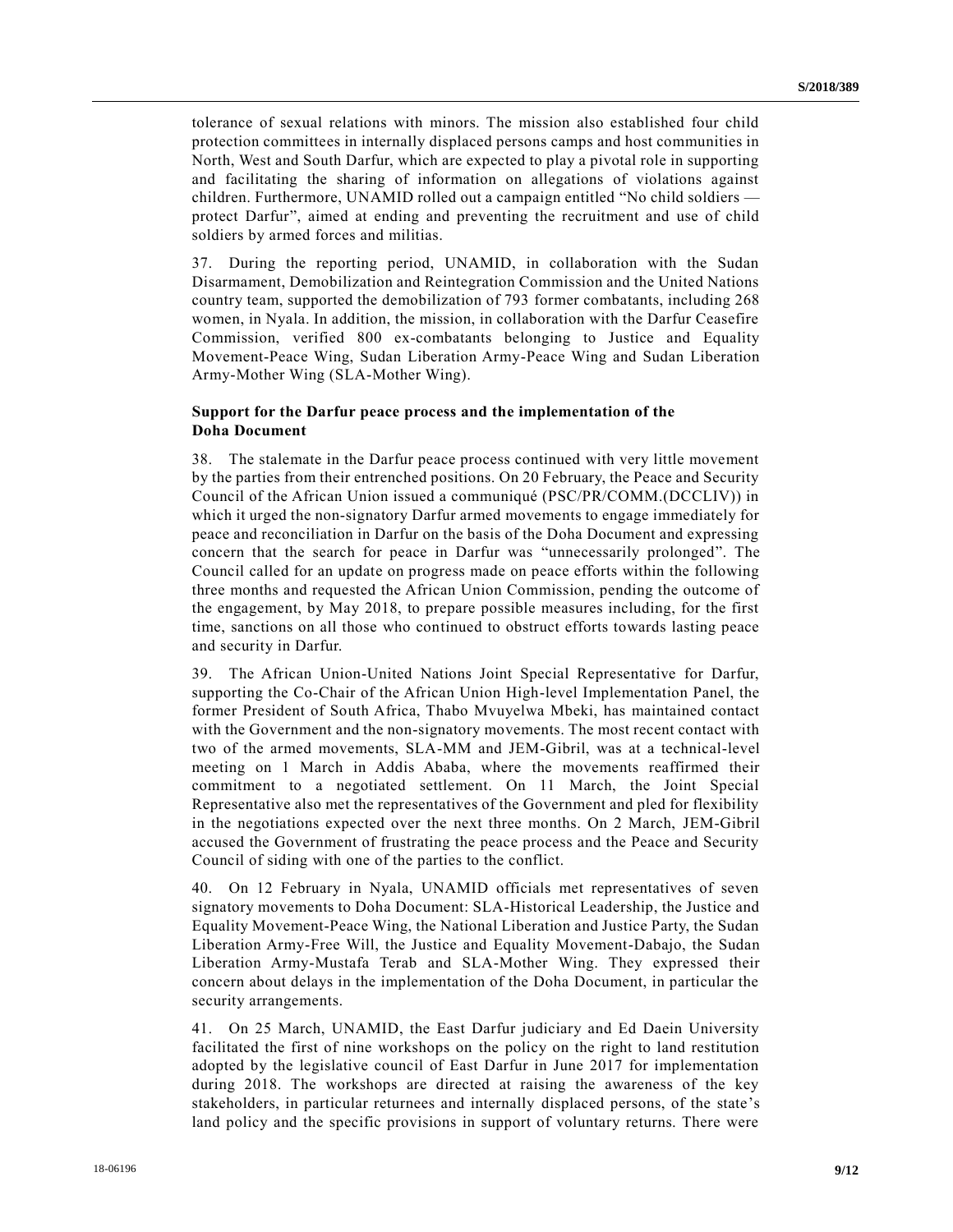60 participants, including 13 women, who recommended that the Government enforce the rule of law and appealed for the political will to enable effective solutions.

### **Mediation of intercommunal violence**

42. UNAMID pursued mediation initiatives at the community level. On 18 February, the mission, in collaboration with the government of South Darfur, established a joint stabilization mechanism comprising the mission, the state government, the United Nations country team and international and national NGOs in South Darfur. The mechanism will support the implementation of the state 's stabilization plan for the period 2018–2019.

43. The mission is also monitoring state government initiatives related to the settlement of the internally displaced. Twelve meetings were held with local authorities and community leaders in Central, East, West and North Darfur in support of the inclusive and sustainable implementation of those initiatives. In Central Darfur, UNAMID was informed by the Commissioner for Nomads Development on 27 February of plans to relocate some nomadic groups from the northern area of Nertiti to Khor Ramla, 8 km west of Nertiti.

44. On 4, 5 and 7 March, UNAMID officials met representatives of the internally displaced population, the state government and the native administration in East Darfur to gauge the available options to internally displaced persons. The majority prefer to return to their villages of origin once security and basic services have been provided but some prefer to remain where they are, provided that they have access to basic amenities and maintain ownership of their traditional lands. The state government has established two committees to facilitate their smooth return, one focusing on proof of land ownership and registration and the other on conducting a 45-day awareness-raising campaign on the government return strategy.

## **VII. Progress in the implementation of the recommendations of the strategic review**

#### **Implementation of phase one and preparations for phase two**

45. In accordance with Security Council resolution [2363 \(2017\),](https://undocs.org/S/RES/2363(2017)) the implementation of phase two of the reconfiguration of UNAMID is on track. On 13 February, the Chinese engineering company was deployed to help with establishing the temporary operating base in Golo, while the Pakistani engineering company is improving the associated road infrastructure on the segment from Kabkabiyah to Golo. The military component is realigning its administrative offices, entailing the closure of three of its sector headquarters in North, East and West Darfur and the establishment of the State Stabilization Assistance Force, based in Nyala, on 28 February. The Force will be responsible for the areas outside the area of operations of the Jebel Marra task force. In addition, the Senegalese and Rwandan infantry battalions were repatriated on 26 February and 17 March, respectively.

46. UNAMID police are deployed in 9 out of 10 task force team sites: Kabkabiyah, Sortony, Shangil Tobaya, Tawilah, Kass, Menawashei, Khor Abeche, Zalingei and Nertiti. The police component has also adopted a revised concept of operations and established coordination structures to ensure liaison, coordination and reporting of task force activities. Moreover, the deployment of formed police units to designated team sites from where the military has withdrawn began on 1 March as follows: the Jordanian unit from Kabkabiyah to Saraf Omra, the Djiboutian unit from Tawilah to Korma, the Senegalese unit from El Geneina to Sereif and the Nepalese unit from Nyala to Masteri. By 30 March, all the team sites were fully operational. As at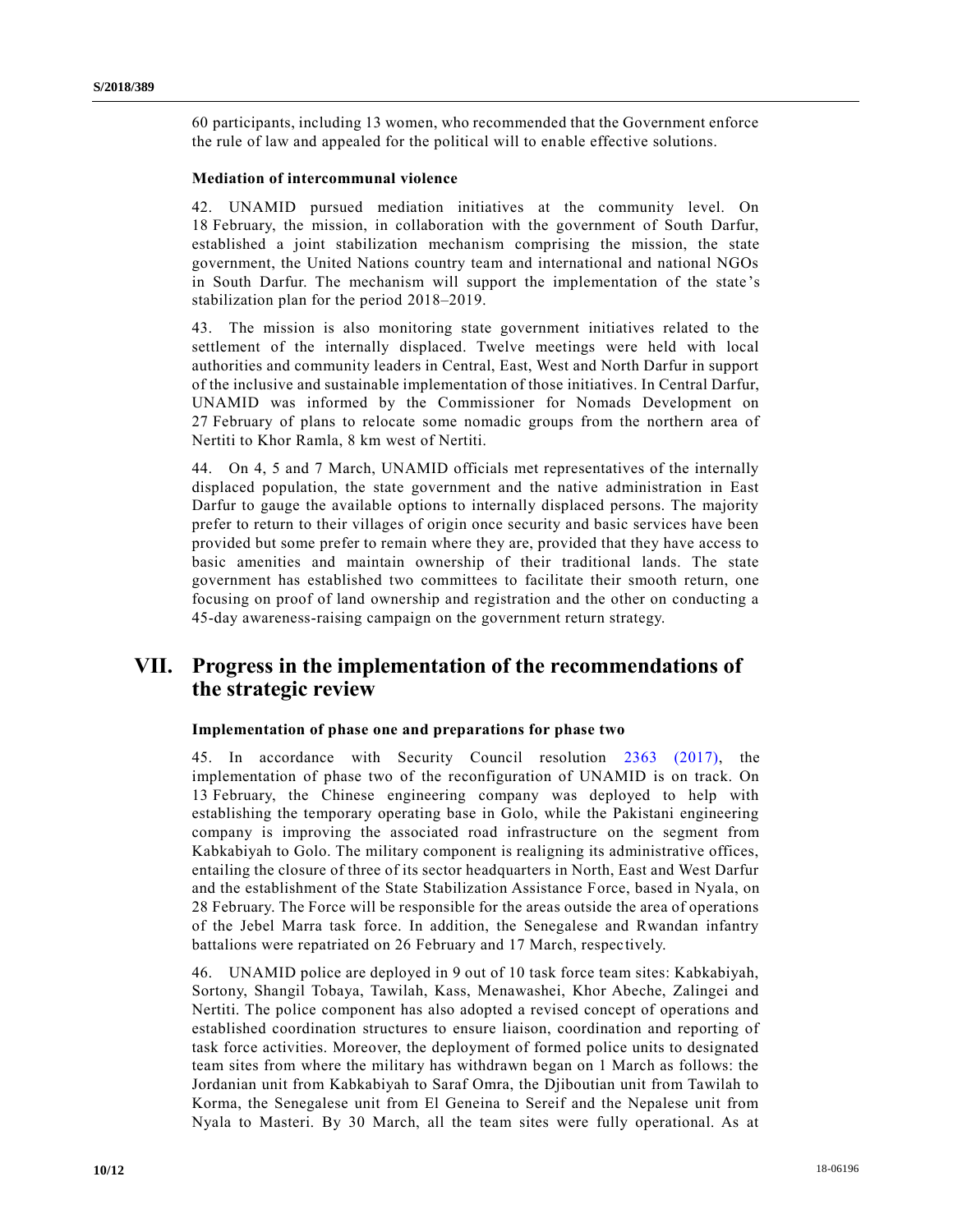7 March, the UNAMID police component strength stood at 2,560 (1,002 individual police officers and 1,559 members of formed police units) personnel. That total is expected to be reduced to the required strength under phase two of 2,500 by the end of June 2018.

47. By 9 April, UNAMID officials had visited 8 of the 11 team sites closed as part of the phase one reconfiguration (Tulus and Edd al-Fursan in South Darfur, Abu Shuk, Zamzam and Um Kaddadah in North Darfur, Muhajiriyah in East Darfur, and Foro Burunga and Habila in West Darfur) and obtained information from local sources concerning the situation in the other three sites, Al-Malihah, Tine and Mellit (North Darfur). Overall, the withdrawal of UNAMID from those areas has had no adverse impact.

#### **Joint fundraising strategy for sustaining peace in Darfur**

48. UNAMID and the United Nations country team finalized a joint financing approach for sustaining peace in Darfur. Taking into account lessons learned from past experience, the approach envisages the political engagement of the United Nations system and Member States in support of the transition from peacekeeping to peacebuilding in order to reduce the likelihood of relapse into conflict. Options include programmatic funding in peacekeeping budgets as a transitional measure during the drawdown and voluntary contributions.

### **VIII. Observations**

49. While encouraged by the positive developments in terms of security, I am concerned that they are not matched by commensurate progress in the peace process and implementation of the Doha Document. I reiterate my call upon the parties concerned to commit themselves to a cessation of hostilities and direct negotiations and for them to recognize that only a peaceful political settlement can guarantee the people of Darfur durable peace and development. In that regard, I commend the African Union High-level Implementation Panel, supported by the Joint Special Representative, on its unflagging efforts to bring the parties to the negotiation table.

50. The comprehensive implementation of the Doha Document, in particular its provisions on issues at the heart of the conflict, such as disputes over land and other natural resources and their consequences, remains critical to achieving long-term solutions for the Darfuris. I call upon the Government and the affected population to engage constructively in the implementation of those provisions.

51. I am pleased by the significant progress made in reconfiguring UNAMID. In this regard, I welcome the operationalization of the Jebel Marra task force and the beginning of works to establish the temporary operating base in Golo. I should also like to reiterate my appreciation to the Government for its continued cooperation. It remains imperative, however, that the mission be guaranteed access throughout Darfur.

52. In conclusion, I should like to thank the Joint Special Representative, Jeremiah Nyamane Mamabolo, and all the personnel of UNAMID, the United Nations country team and the humanitarian community who continue to work tirelessly to improve the lives of the people of Darfur. I also commend my Special Envoy for the Sudan and South Sudan, Nicholas Haysom, and the former Presidents of South Africa and Nigeria, Thabo Mvuyelwa Mbeki and Abdulsalami Abubakar, of the African Union High-level Implementation Panel, for their steadfast commitment to sustainable peace and stability in the Sudan.